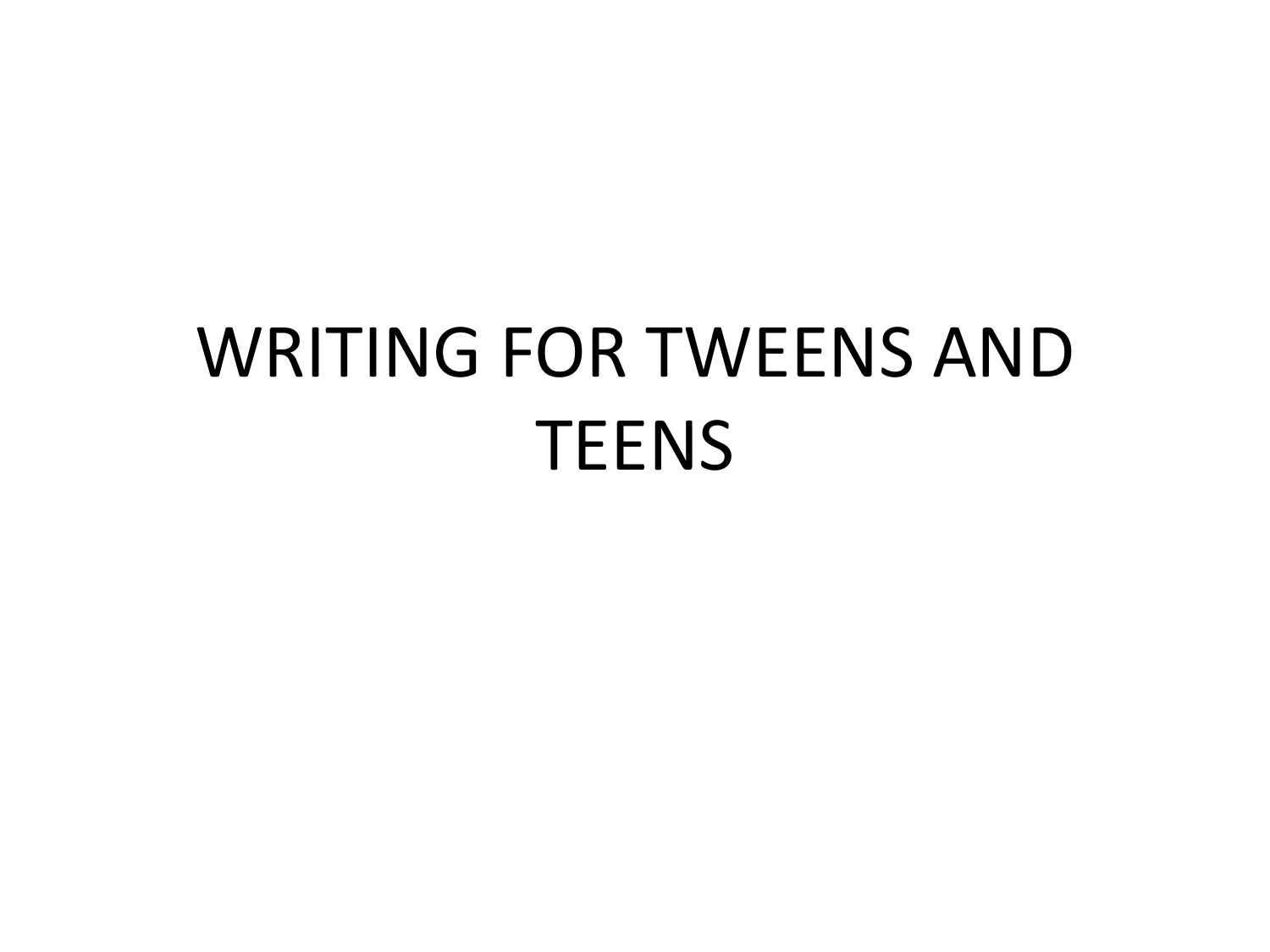# Three Craft Books That Really Help

- Deborah Halverson
- Writing Young Adult Fiction for Dummies
- Cheryl B. Klein
- The Magic Words
- Mary Kole
- Writing Irresistible Kidlit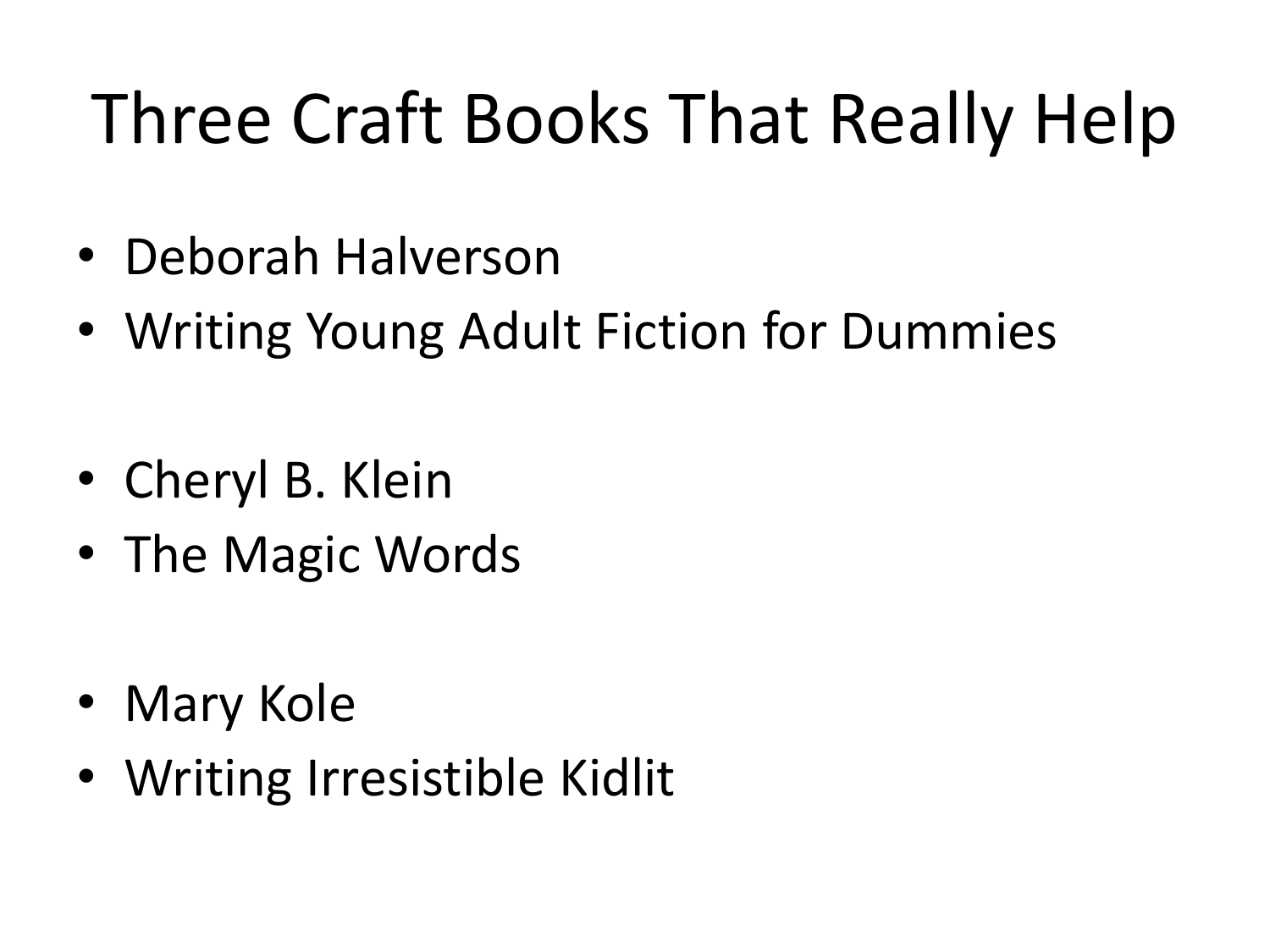#### Age of Readers

|                   | MG       | YA        |
|-------------------|----------|-----------|
| • Halverson       | $9 - 14$ | $12 - 17$ |
| • Klein           | $8 - 12$ | 13-18     |
| Kole<br>$\bullet$ | $8 - 12$ | 13-18     |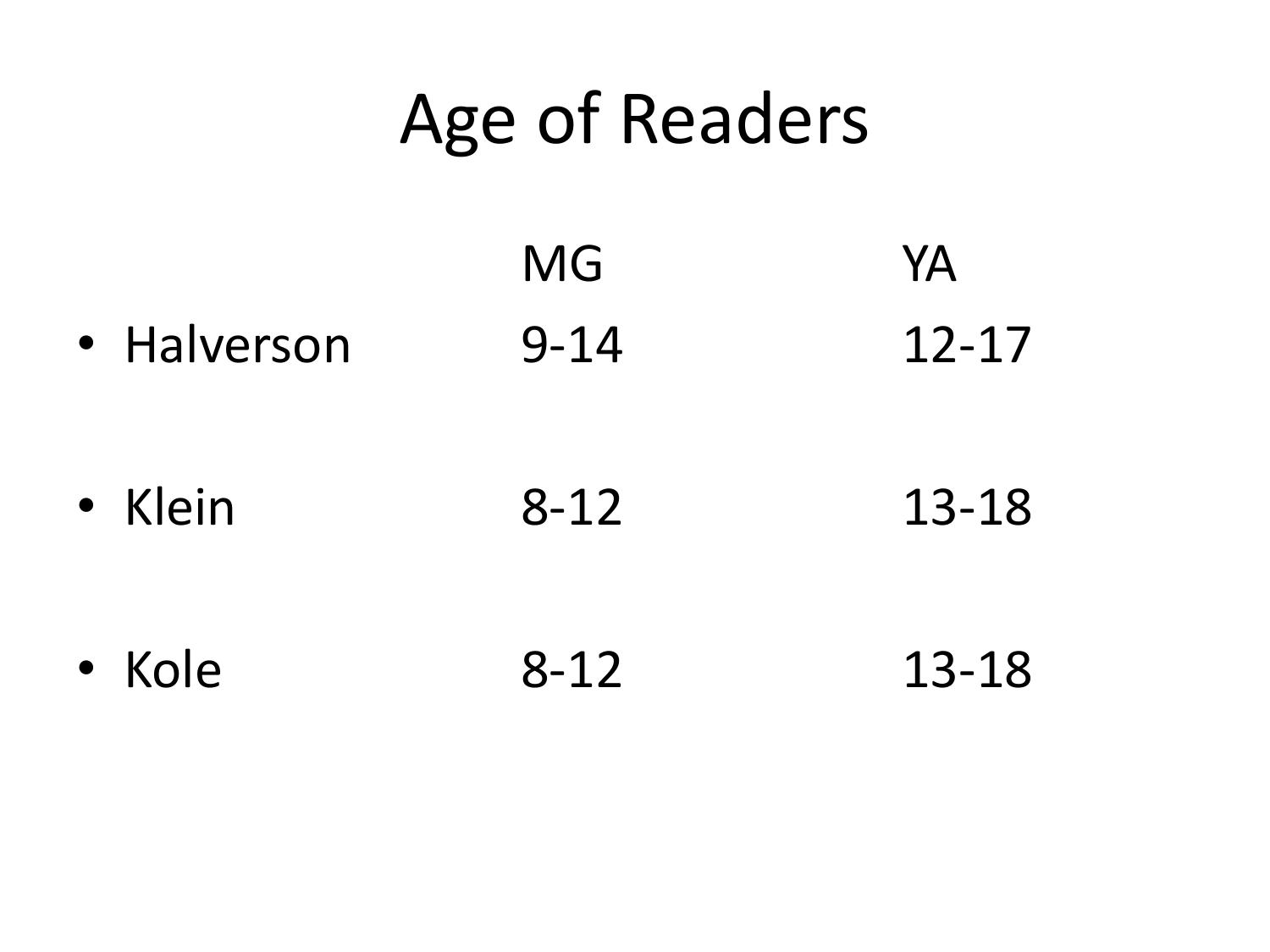#### Middle Grade Book Lengths

Halverson 25,000-45,000 words

Klein Realistic: 25,000-60,000 words ('sweet spot' 30,000-45,000) Fantasy: 35,000-75,000 words ('sweet spot' 45,000-65,000)

Kole 35,000 words (minimum 15,000; maximum 60,000)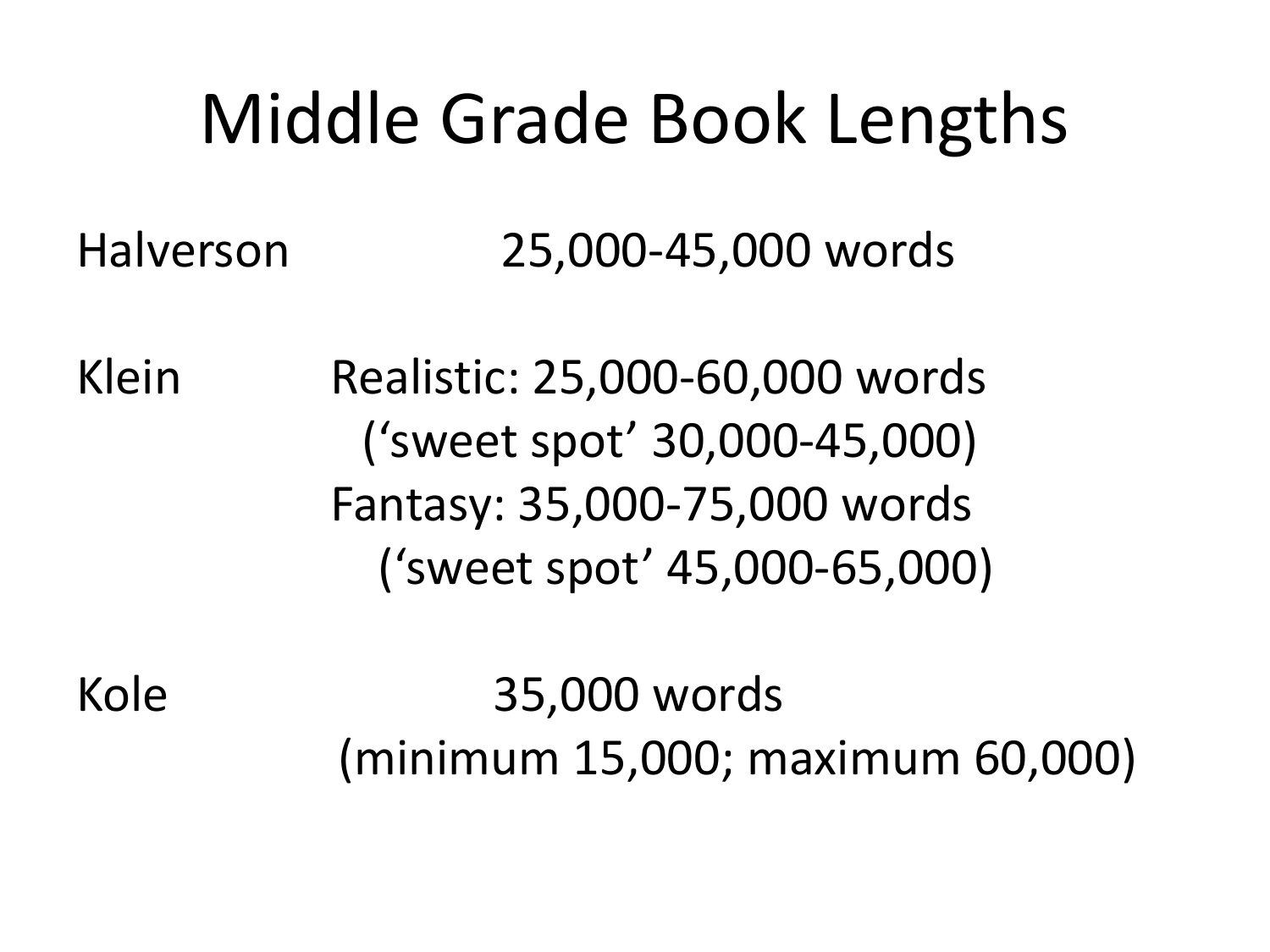# Young Adult Book Lengths

- Kole 45,000-90,000 words
- Klein Realistic 35,000-75,000 words ('sweet spot' 45,000-70,000) Fantasy or SF 50,000-150,000 words ('sweet spot' 65,000-100,000)

Halverson 40,000-60,000 words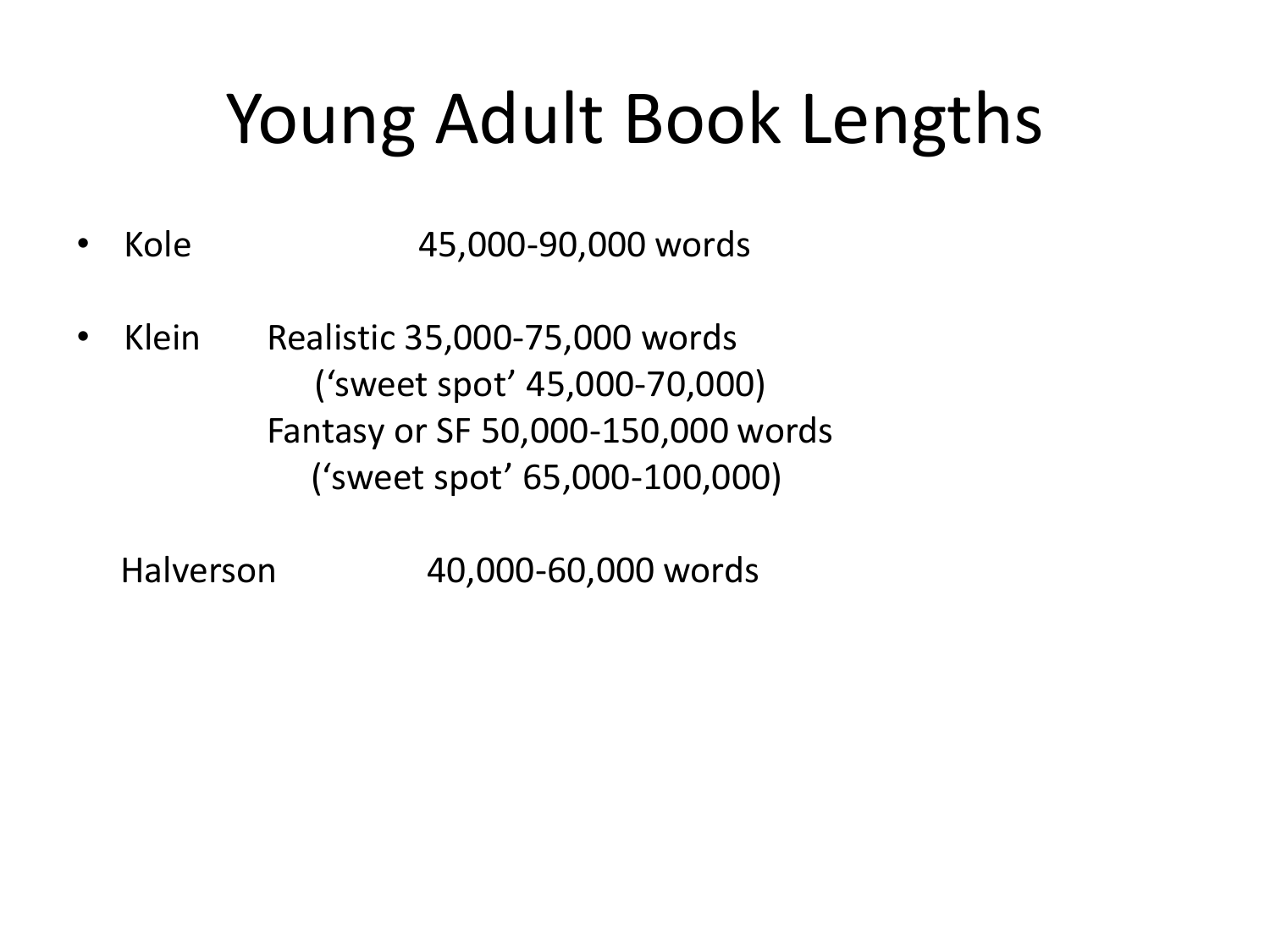#### CONTENT

• In the children's book market, the word content refers to "anything edgy: swearing, sex, drugs, alcohol, violence, gangs, etc."

Kole, page 14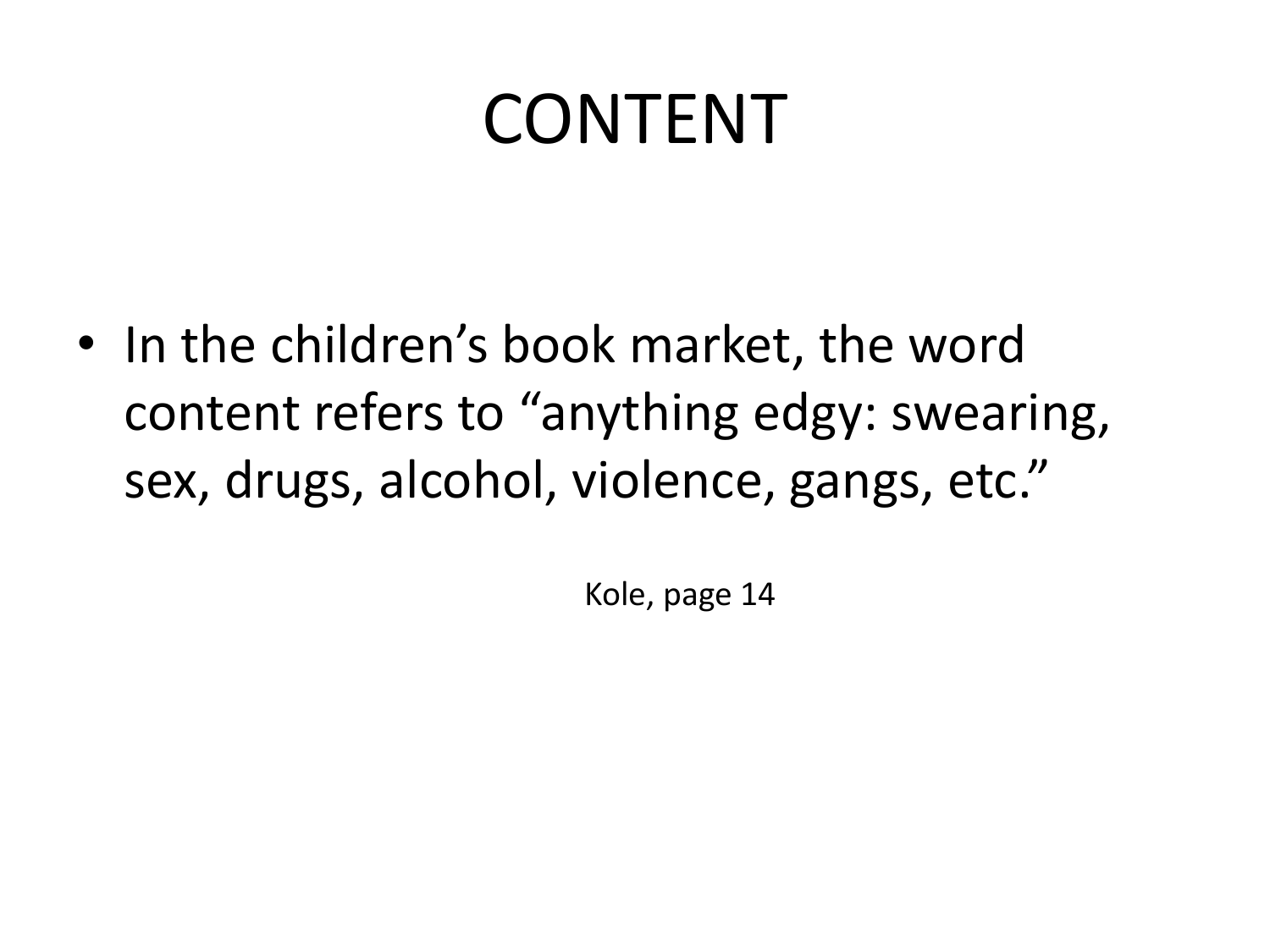### MIDDLE GRADE BOOK TITLES

• BECAUSE OF WINN-DIXIE by Kate DiCamillo

WONDER by R.J. Palacio

SMALL SPACES by Katherine Arden

RACE TO THE SUN by Rebecca Roanhorse

THE GIRL WHO DRANK THE MOON by Kelly Barnhill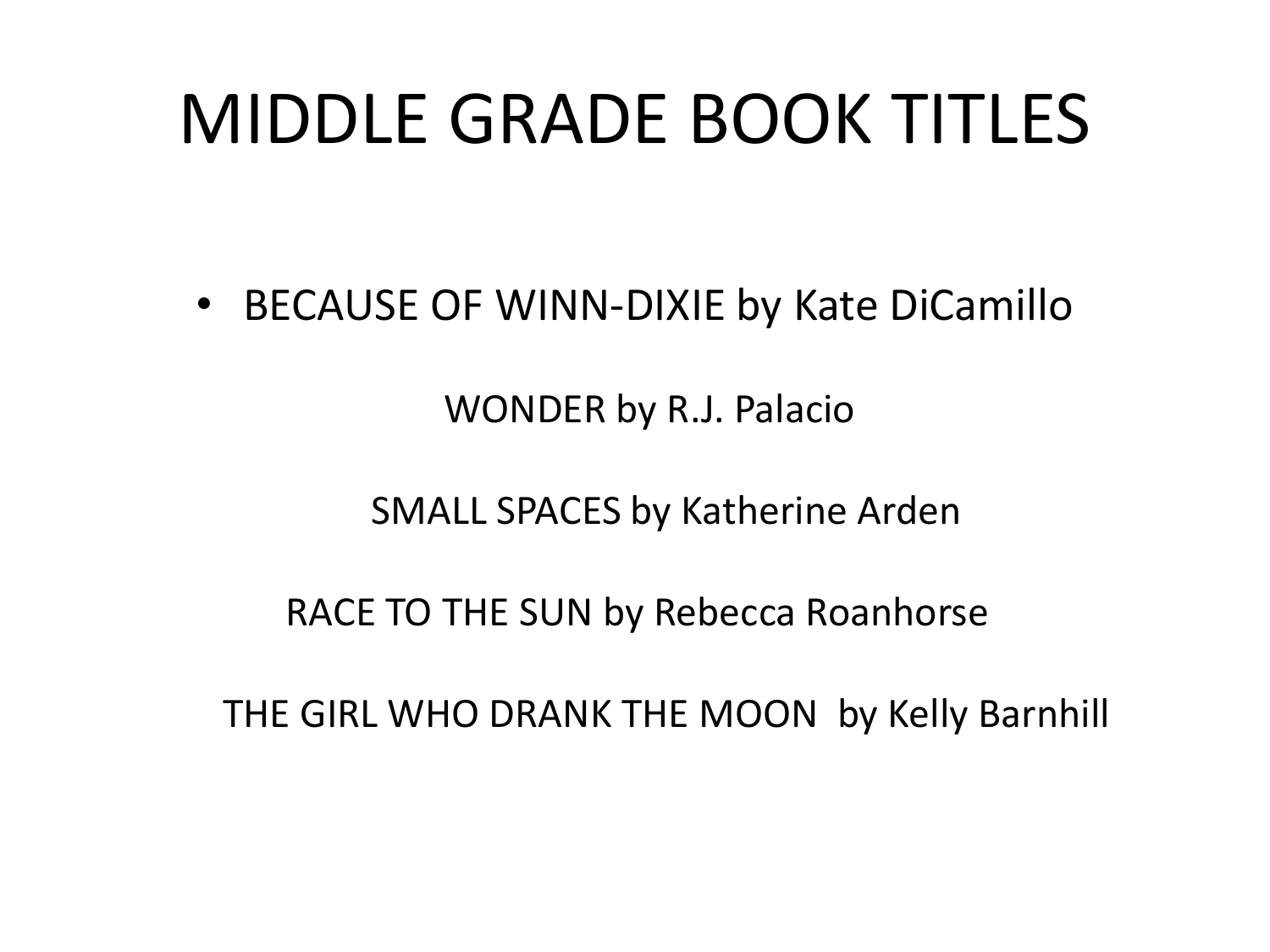#### SOME RICK RIORDAN PRESENTS TITLES

- Aru Shah and the End of Time Hindu – Roshani Choksi
- The Storm Runner Maya/Aztec
	- J. C. Cervantes
- Dragon Pearl Korean
	- Yoon Ha Lee
- Sal & Gabi Break the Universe Cuban – Carlos Hernandez